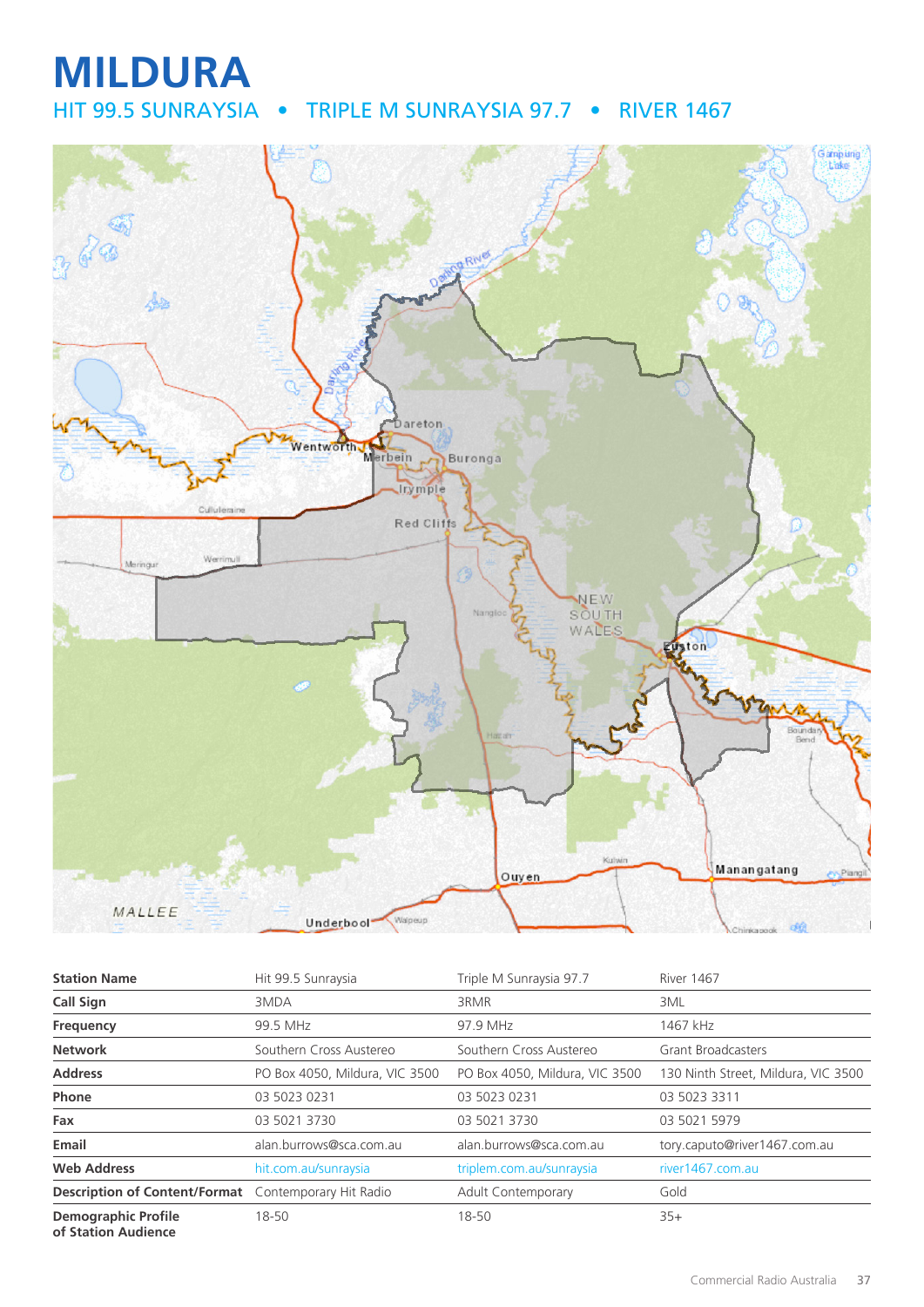# **MILDURA**

Mildura is a growing regional centre located on the banks of the Murray River in north-western Victoria, not far from the junction of the NSW, Victorian and South Australian borders. Mildura is at the centre of an area known as 'Sunraysia'.

In comparison to the 2011 census, the population within the radio licence area of Mildura has increased by 3.48% to 63,020. The birthplace for 81% of the population was Oceania including Australian, New Zealander, Indigenous and Islander persons.

11,396 people (18%) were attending an educational institution in 2016; of these, 46% were either in infants or primary, 36% were attending a secondary educational institution, 10% attending TAFE, and 9% attending University or another tertiary institution. 19,206 people (30%) already have a tertiary qualification; of these, 27% have a degree and 73% have a certificate, diploma or another tertiary qualification.

Of the total dwellings (22,876) in Mildura, 33% of dwellings are owned outright and 32% are mortgaged. Private rental properties represent 25% of total dwellings.

24% of the total households in Mildura have a household income range between \$21,000 – \$41,999pa; 26% between \$42,000 – \$77,999pa; 11% between \$78,000 – \$103,999pa; and 19% over \$104,000pa.

All major banks, car dealers, supermarkets, fast-food restaurants and an extensive selection of national retail, chain and independent stores are represented in the city.

#### **AGRICULTURE**

Much of Mildura's agriculture depends on irrigation from the Murray River. Mildura and the surrounding Sunraysia District are best known for citrus fruit and grapes. The area produced over 1 million kilograms of nectarines, over 737 thousand kilograms of avocados, and over 516 thousand peaches. There is also a substantial wine industry, with over 13 thousand hectares dedicated to grape production.

Mildura also produces wheat and cereals. 0ver 79 thousand tonnes of wheat for grain and over 111 thousand tonnes of cereal for grain were produced.

#### EMPLOYMENT

The majority (56%) of the labour force of 28,534 is employed full time. The main industries of employment are:

- Wholesale Trade/Retail Trade/Accommodation and Food Services;
- Education and Training/Health Care and Social Assistance; and
- Manufacturing/ Electricity Gas Water and Waste Services/Construction.

Nearly 14% of the workforce is involved in agriculture. Much of the local fruit is processed in the area either as juice or dried fruits.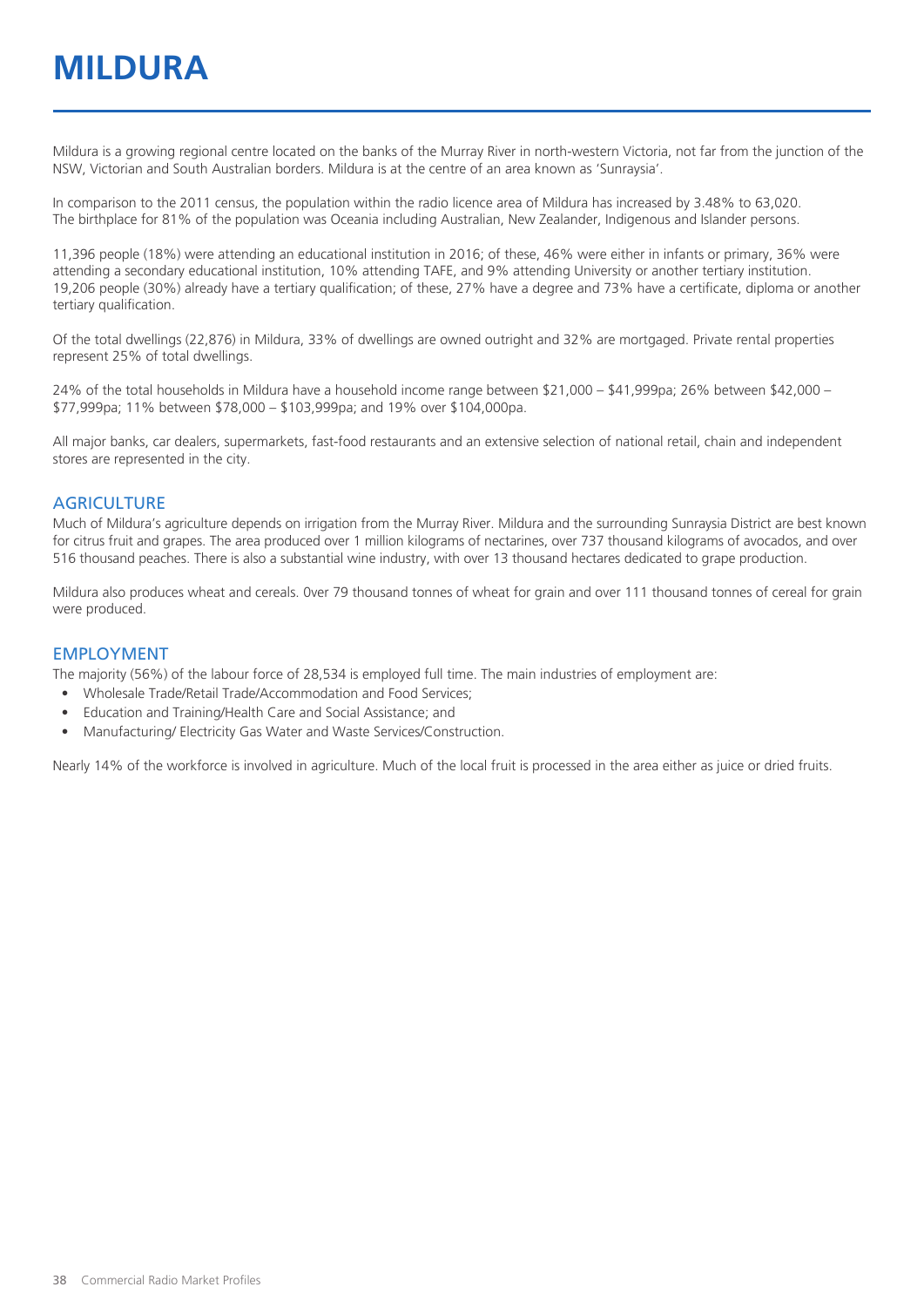# **MILDURA**

## AGE COHORTS

| Age                          | Male   | Female | Total  | <b>Market</b><br>population |
|------------------------------|--------|--------|--------|-----------------------------|
| $10 + \gamma$ ears           | 27,047 | 27,798 | 54,845 | 87.03%                      |
| 0-9 years                    | 4,232  | 3,943  | 8,175  | 12.97%                      |
| $10-17$ years                | 3,280  | 3,161  | 6,441  | 10.22%                      |
| 18-24 years                  | 2,615  | 2,448  | 5,063  | 8.03%                       |
| 25-39 years                  | 5,530  | 5,751  | 11,281 | 17.9%                       |
| 40-54 years                  | 5,995  | 6,262  | 12,257 | 19.45%                      |
| 55-64 years                  | 4,312  | 4,201  | 8,513  | 13.51%                      |
| 65-74 years                  | 3,307  | 3,207  | 6.514  | 10.34%                      |
| $75+$ years                  | 2,008  | 2,768  | 4,776  | 7.58%                       |
| Total 2011 population        | 30,058 | 30,843 | 60,901 |                             |
| <b>Total 2016 population</b> | 31,279 | 31,741 | 63,020 | 100%                        |
| % change 2011-2016           |        |        | 3.48%  |                             |

### LABOUR FORCE

| <b>Employment classification</b> | Total  | Labour force |
|----------------------------------|--------|--------------|
| Full-time employed               | 16,080 | 56.35%       |
| Part-time employed               | 8,703  | 30.5%        |
| Not stated employed              | 1.718  | 6.02%        |
| Unemployed                       | 2,033  | 7.12%        |
| <b>Total labour force</b>        | 28,534 | 100%         |

## HOUSEHOLD INCOME

| Income range (pa)       | Total  | Occupied<br>dwellings |
|-------------------------|--------|-----------------------|
| $$0 - $7,749$           | 415    | 1.84%                 |
| $$7,750 - $20,999$      | 1,508  | 6.68%                 |
| $$21,000 - $41,999$     | 5,464  | 24.22%                |
| $$42,000 - $77,999$     | 5,794  | 25.68%                |
| $$78,000 - $103,999$    | 2,474  | 10.97%                |
| $$104,000 - $129,999$   | 1,932  | 8.56%                 |
| $$130,000 - $155,999$   | 1,014  | 4.49%                 |
| $$160,000 - $181,999$   | 481    | 2.13%                 |
| $$182,000 - $207,999$   | 331    | 1.47%                 |
| $$208,000+$             | 513    | 2.27%                 |
| Not stated              | 2,635  | 11.68%                |
| <b>Total households</b> | 22,561 | 100%                  |

### FAMILY STRUCTURE

| <b>Type of family</b>         | <b>Total</b> | <b>Total families</b> |
|-------------------------------|--------------|-----------------------|
| Couple families - Children    | 6,361        | 39.7%                 |
| Couple families - No children | 6,665        | 41.6%                 |
| Single parents                | 2.815        | 17.57%                |
| Other families                | 182          | 1.14%                 |
| <b>Total families</b>         | 16,023       | 100%                  |

## **OCCUPATION**

| <b>Employment classification</b>                                     | Total  | <b>Occupations</b> |
|----------------------------------------------------------------------|--------|--------------------|
| Managers/Professionals                                               | 8,210  | 31.02%             |
| Technicians & trade workers/<br>Community & personal service workers | 6,397  | 24.17%             |
| Clerical & administrative workers                                    | 2,877  | 10.87%             |
| Sales workers                                                        | 2,893  | 10.93%             |
| Machinery operators & drivers/Labourers                              | 5.584  | 21.1%              |
| Not stated                                                           | 504    | 1.9%               |
| <b>Total</b>                                                         | 26,465 | 100%               |

## INDUSTRY

| Industry                                                                                                      | Total  | Workforce |
|---------------------------------------------------------------------------------------------------------------|--------|-----------|
| Agriculture, forestry & fishing                                                                               | 3,560  | 13.63%    |
| Mining                                                                                                        | 215    | 0.82%     |
| Manufacturing/Electricity, gas, water &<br>waste services/Construction                                        | 3,722  | 14.26%    |
| Wholesale trade/Retail trade/<br>Accommodation & food services                                                | 5.532  | 21.19%    |
| Transport, postal & warehousing/<br>Information, media & communications                                       | 1,342  | 5.14%     |
| Financial & insurance services/<br>Rental hiring & real estate services/<br>Administration & support services | 1.688  | 6.46%     |
| Professional scientific & technical services                                                                  | 846    | 3.24%     |
| Public administration & safety                                                                                | 1,341  | 5.14%     |
| Education & training/Health care &<br>social assistance                                                       | 5.454  | 20.89%    |
| Arts & recreation services                                                                                    | 230    | 0.88%     |
| Other services                                                                                                | 901    | 3.45%     |
| Not stated                                                                                                    | 1,279  | 4.9%      |
| Total                                                                                                         | 26,110 | 100%      |

### ANNUAL HOUSEHOLD EXPENDITURE

| <b>Product or service</b>            | $$000's$ (pa) |
|--------------------------------------|---------------|
| Food & non-alcoholic beverages       | 292,391       |
| Alcoholic beverages                  | 38,982        |
| Clothing & footwear                  | 55,576        |
| Household furnishings & equipment    | 66,187        |
| Furniture & floor covering           | 20,352        |
| Household appliances                 | 16,598        |
| Household services & operation       | 50,453        |
| Medical care & health expenses       | 95,073        |
| Motor vehicle purchase               | 65,459        |
| Motor vehicle running costs          | 177,298       |
| Recreation                           | 203,566       |
| Recreational & educational equipment | 49,836        |
| Holidays                             | 92,299        |
| Personal care                        | 35,632        |